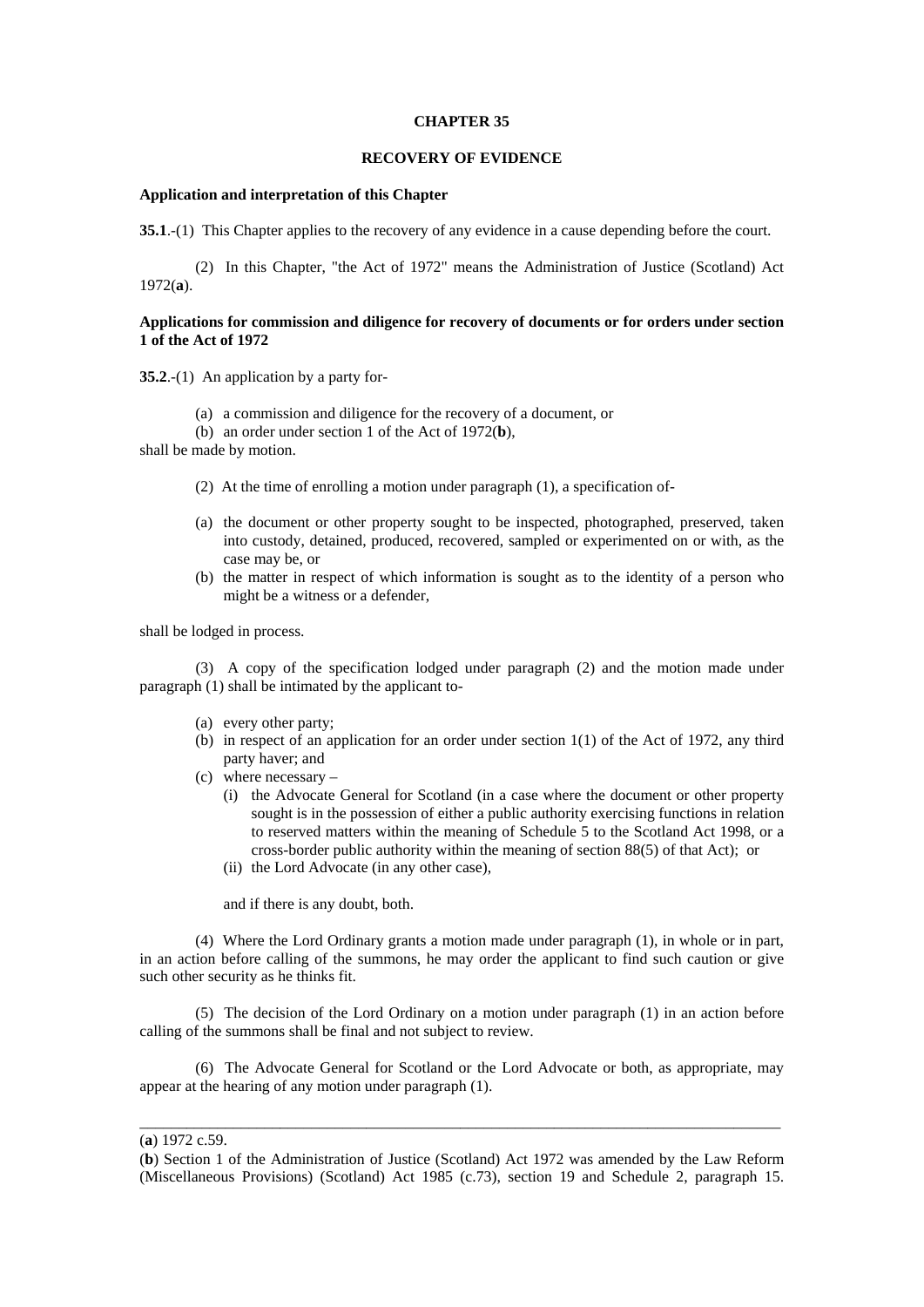#### **Optional procedure before executing commission and diligence**

**35.3**.-(1) Subject to rule 35.3A (optional procedure where there is a party litigant or confidentiality is claimed), this rule applies where a party has obtained a commission and diligence for the recovery of a document on an application made under rule 35.2(1)(a).

 (2) Such a party may, at any time before executing the commission and diligence against a haver, serve on the haver an order in Form 35.3-A (in this rule referred to as "the order").

 (3) The order and a copy of the specification referred to in rule 35.2(2), as approved by the court, shall be served on the haver or his known agent and shall be complied with by the haver in the manner and within the period specified in the order.

 (4) Not later than the day after the date on which the order, and any document recovered, is received from a haver by the party who obtained the order, that party-

- (a) shall given written intimation of that fact in Form 35.3-B to the Deputy Principal Clerk and every other party; and
- (b) shall-
	- (i) if the document has been sent by post, send a written receipt for the document in Form 35.3-C to the haver; or
	- (ii) if the document has been delivered by hand, give a written receipt in Form 35.3-C to the person delivering the document.

 (5) Where the party who has recovered any such document does not lodge it in process within 14 days of receipt of it, he shall-

- (a) forthwith give written intimation to every other party that that party may borrow, inspect or copy the document within 14 days after the date of that intimation; and
- (b) in so doing, identify the document.

 (6) Where any party, who has obtained any such document under paragraph (5), wishes to lodge the document in process, he shall-

- (a) lodge the document within 14 days after receipt of it; and
- (b) at the same time, send a written receipt for the document in Form 35.3.-D to the party who obtained the order.
- (7) Where-
- (a) no party wishes to lodge or borrow any such document under paragraph (5), the document shall be returned to the haver by the party who obtained the order within 14 days after the expiry of the period specified in sub-paragraph (a) of that paragraph; or
- (b) any such document has been uplifted by another party under paragraph (5) and that party does not wish to lodge it in process, the document shall be returned to the haver by that party within 21 days after the date of receipt of it by him.

 (8) Any such document lodged in process shall be returned to the haver by the party lodging it within 14 days after the expiry of any period allowed for appeal or reclaiming or, where an appeal or reclaiming motion has been marked, from the disposal of any such appeal or reclaiming motion.

 (9) If any party fails to return any such document as provided for in paragraph (7) or (8), the haver shall be entitled to apply by motion (whether or not the cause is in dependence) for an order that the document be returned to him and for the expenses occasioned by that motion.

 (10) The party holding any such document (being the party who last issued a receipt for it) shall be responsible for its safekeeping during the period that the document is in his custody or control.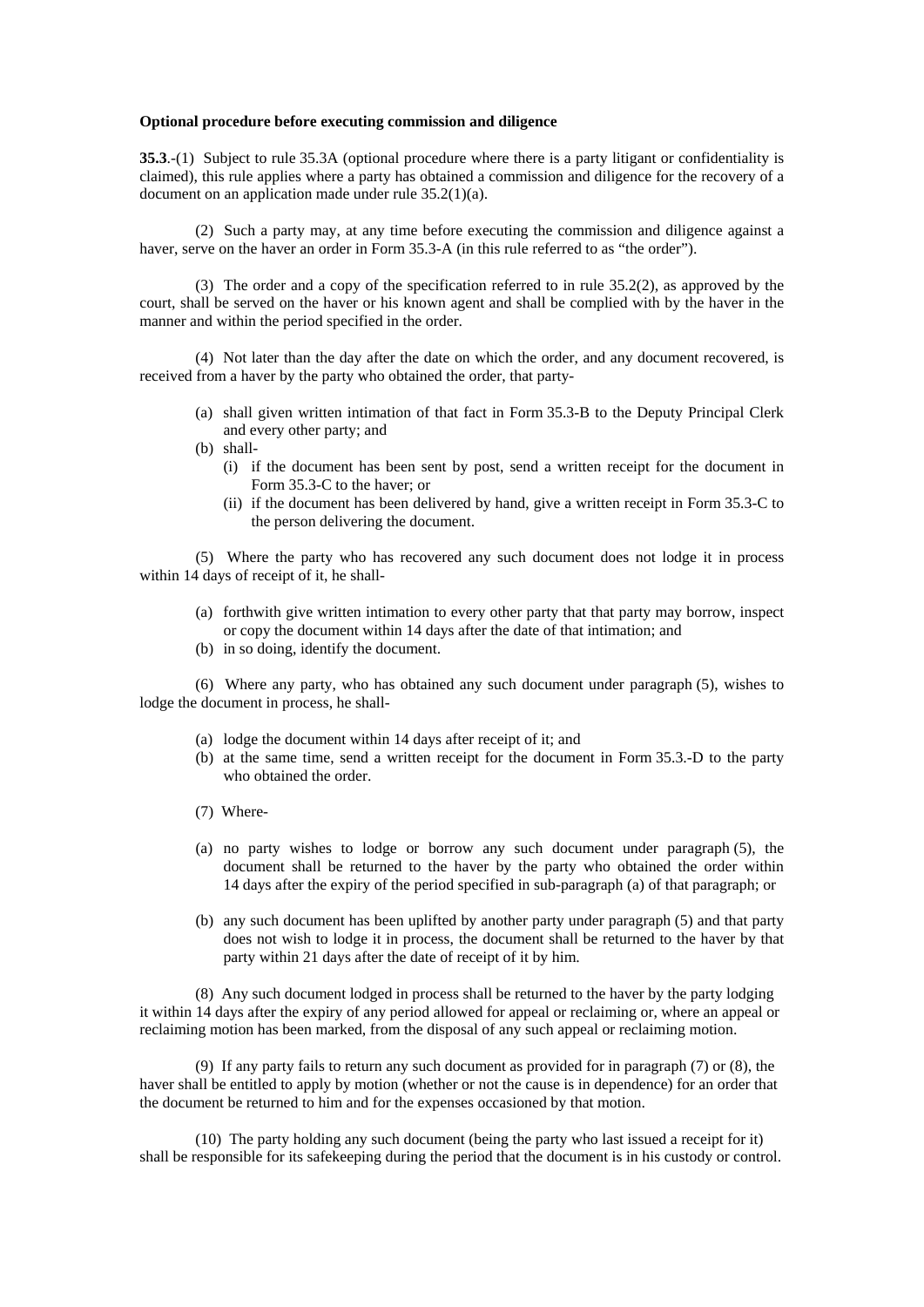- (11) If the party who served the order is not satisfied that-
- (a) full compliance has been made with the order, or
- (b) adequate reasons for non-compliance have been given,

he may execute the commission and diligence under rule 35.4.

 (12) Where an extract from a book of any description (whether the extract is certified or not) is produced under the order, the court may, on the motion of the party who served the order, direct that that party shall be allowed to inspect the book and take copies of any entries falling within the specification.

 (13) Where any question of confidentiality arises in relation to a book directed to be inspected under paragraph (12), the inspection shall be made, and any copies shall be taken, at the sight of the commissioner appointed in the interlocutor granting the commission and diligence.

 (14) The court may, on cause shown, order the production of any book (not being a banker's book or book of public record) containing entries falling under a specification, notwithstanding the production of a certified extract from that book.

# **Optional procedure where there is a party litigant or confidentiality is claimed**

**35.3A.**-(1) This rule shall apply where-

- (a) any of the parties to the action is a party litigant; or
- (b) confidentiality is claimed for any document in the possession of a haver.

 (2) Rule 35.3 (optional procedure before executing commission and diligence) shall not apply where paragraph  $(1)$  of this rule applies.

 (3) The party who has obtained a commission and diligence for the recovery of a document on an application made under rule  $35.2(1)(a)$  may, at any time before executing it against a haver, serve on the haver an order in Form 35.3A-A (in this rule referred to as "the order").

 (4) The order and a copy of the specification referred to in rule 35.2(2), as approved by the court, shall be served on the haver or his known agent and shall be complied with by the haver in the manner and within the period specified in the order.

 (5) Not later than the day after the date on which the order, and any document recovered, is received from a haver by the Deputy Principal Clerk, he shall given written intimation of that fact to each party.

 (6) No party, other than the party who served the order, may uplift any such document until after the expiry of 7 days after the date of intimation under paragraph (5).

 (7) Where the party who served the order fails to uplift any such document within 7 days after the date of intimation under paragraph (5), the Deputy Principal Clerk shall give written intimation of that failure to every other party.

 (8) Where no party has uplifted any such document within 14 days after the date of intimation under paragraph (7), the Deputy Principal Clerk shall return it to the haver who delivered it to him.

 (9) Where a party who has uplifted any such document does not wish to lodge it, he shall return it to the Deputy Principal Clerk who shall-

- (a) give written intimation of the return of the document to every other party; and
- (b) if no other party uplifts the document within 14 days after the date of intimation, return it to the haver.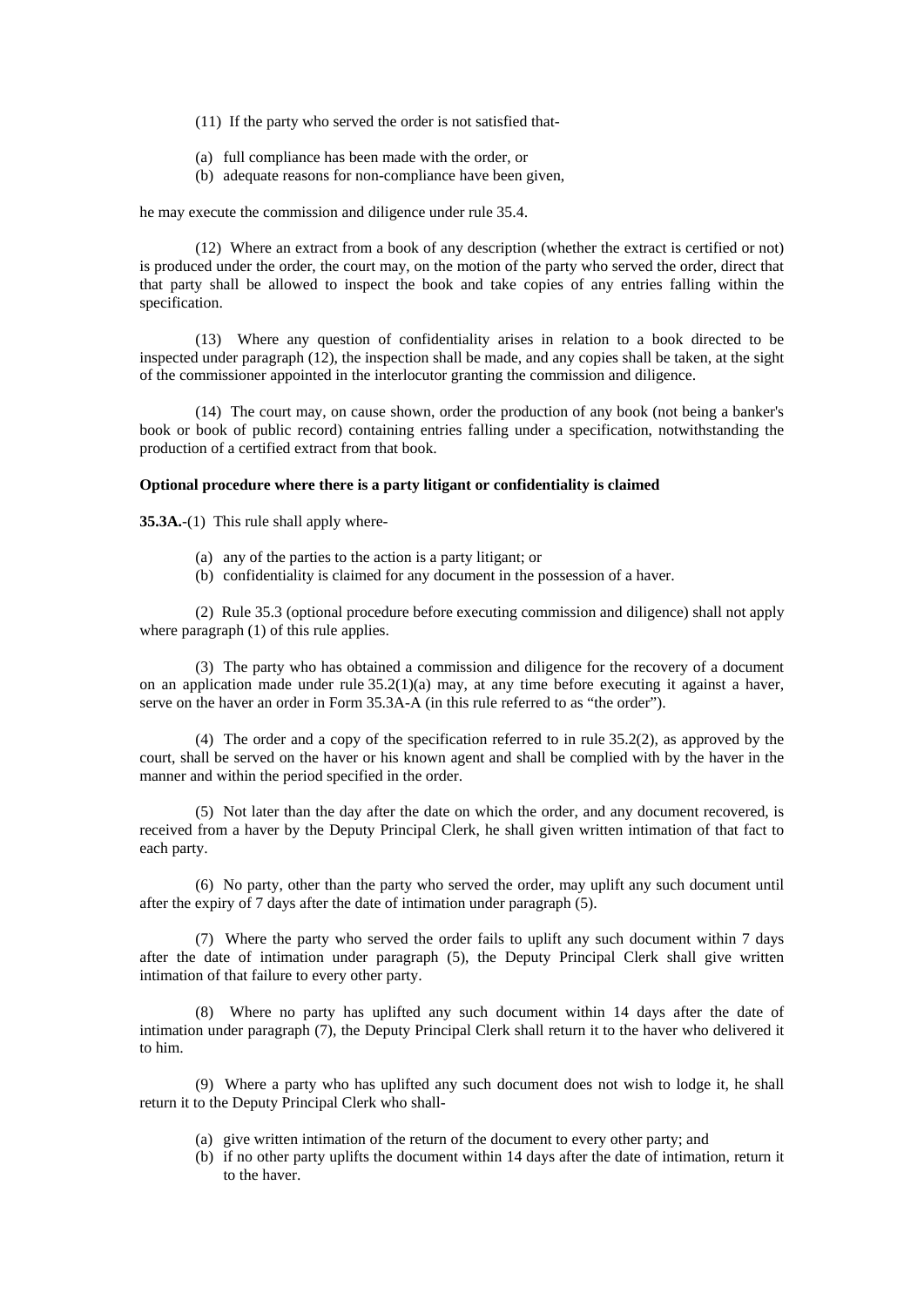(10) Any such document lodged in process shall be returned to the haver by the party lodging it within 14 days after the expiry of any period allowed for appeal or reclaiming or, where an appeal or reclaiming motion has been marked, from the disposal of any such appeal or reclaiming motion.

 (11) If any party fails to return any such document as provided for in paragraph (9) or (10), the haver shall be entitled to apply by motion (whether or not the cause is in dependence) for an order that the document be returned to him and for the expenses occasioned by that motion.

 (12) The party holding any such document (being the party who last issued a receipt for it) shall be responsible for its safekeeping during the period that the document is in his custody or control.

(13) If the party who served the order is not satisfied that-

- (a) full compliance has been made with the order, or
- (b) adequate reasons for non-compliance have been given,

he may execute the commission and diligence under rule 35.4.

 (14) Where an extract from a book of any description (whether the extract is certified or not) is produced under the order, the court may, on the motion of the party who served the order, direct that that party shall be allowed to inspect the book and take copies of any entries falling within the specification.

 (15) Where any question of confidentiality arises in relation to a book directed to be inspected under paragraph (14), the inspection shall be made, and any copies shall be taken, at the sight of the commissioner appointed in the interlocutor granting the commission and diligence.

 (16) The court may, on cause shown, order the production of any book (not being a banker's book or book of public record) containing entries falling under a specification, notwithstanding the production of a certified extract from that book.

## **Execution of commission and diligence for recovery of documents**

**35.4**.-(1) The party who seeks to execute a commission and diligence for recovery of a document obtained on an application under rule 35.2(1)(a) shall-

- (a) provide the commissioner with a copy of the specification, a copy of the pleadings (including any adjustments and amendments) and a certified copy of the interlocutor of his appointment;
- (b) fix a diet for the execution of the commission in consultation with every other party;
- (c) instruct the clerk and any shorthand writer; and
- (d) be responsible, in the first instance, for the fees of the commissioner, his clerk and any shorthand writer.

 (2) The interlocutor granting such a commission and diligence shall be sufficient authority for citing a haver to appear before the commissioner.

 (3) A haver shall be cited to appear at a commission for the recovery of documents by service on him of a citation in Form 35.4-A-

- (a) by registered post or the first class recorded delivery service; or
- (b) personally, by messenger-at-arms.
- (4) A certificate of citation of a haver-
- (a) under paragraph (3)(a) shall be in Form 35.4-B; and
- (b) under paragraph (3)(b) shall be in Form 35.4-C.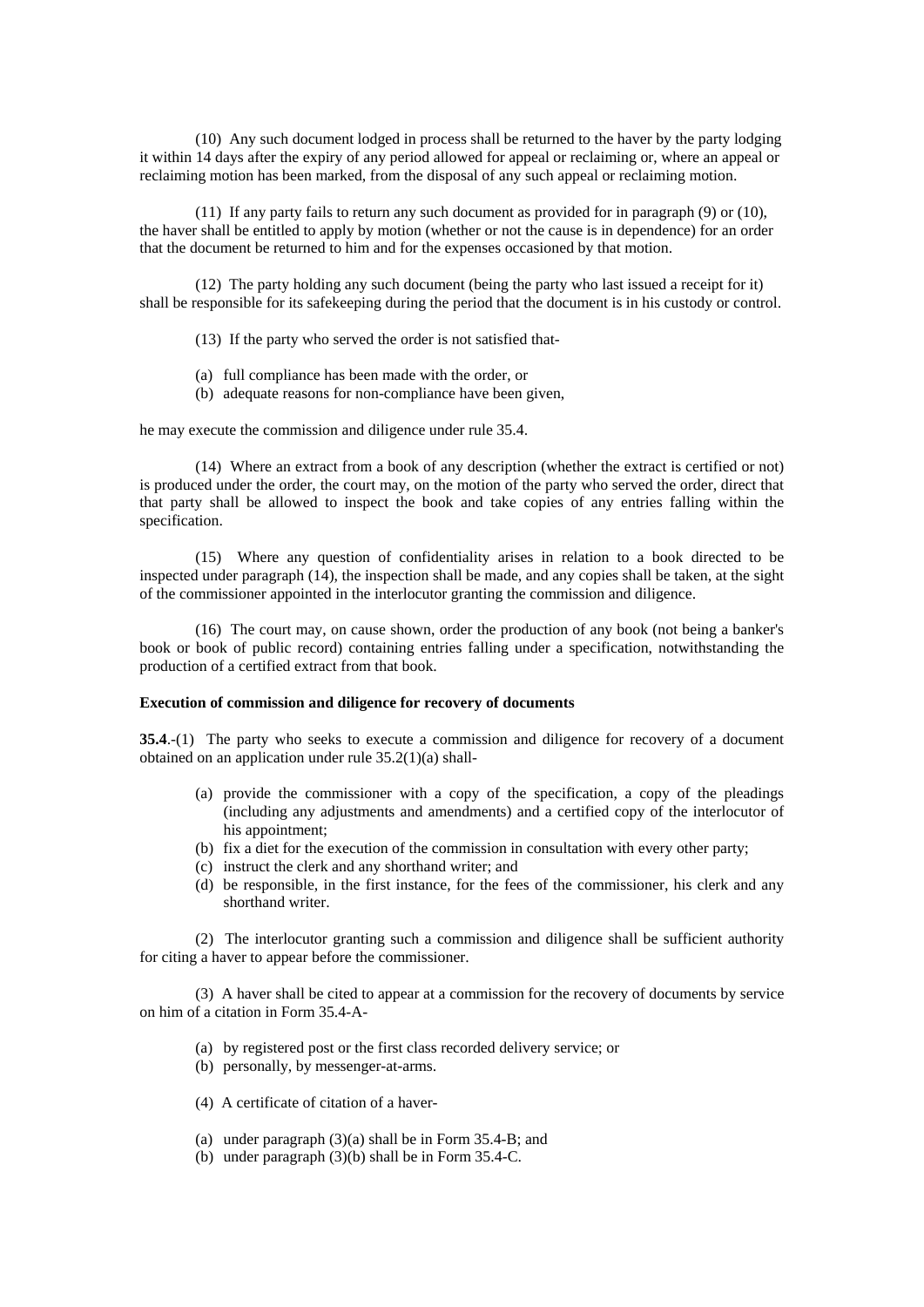(5) There shall be served on the haver with the citation a copy of the specification and, where necessary for a proper understanding of the specification, a copy of the pleadings (including any adjustments and amendments).

 (6) The agent for a party, or a party litigant, as the case may be, shall be personally liable, in the first instance, for the fees and expenses of a haver cited to appear at a commission for that party.

 (7) The parties and the haver shall be entitled to be represented by counsel or other person having a right of audience, or an agent, at the execution of the commission.

- (8) At the commission, the commissioner shall-
- (a) administer the oath *de fideli administratione* to the clerk and shorthand writer appointed for the commission; and
- (b) administer to the haver the oath in Form 35.4-D, or, where the haver elects to affirm, the affirmation in Form 35.4-E.

 (9) The report of the execution of the commission and diligence, any document recovered and an inventory of that document, shall be sent by the commissioner to the Deputy Principal Clerk.

 (10) Not later than the day after the date on which such a report, any document recovered and an inventory of that document are received by the Deputy Principal Clerk, he shall give written intimation to the parties that he has received them.

 (11) No party, other than the party who served the order, may uplift such a document until after the expiry of 7 days after the date of intimation under paragraph (10).

 (12) Where the party who served the order fails to uplift such a document within 7 days after the date of intimation under paragraph (10), the Deputy Principal Clerk shall give written intimation of that failure to every other party.

 (13) Where no party has uplifted such a document within 14 days after the date of intimation under paragraph (12), the Deputy Principal Clerk shall return it to the haver.

 (14) Where a party who has uplifted such a document does not wish to lodge it, he shall return it to the Deputy Principal Clerk who shall-

- (a) give written intimation of the return of the document to every other party; and
- (b) if no other party uplifts the document within 14 days of the date of intimation, return it to the haver.

# **Execution of orders for production or recovery of documents or other property under section 1(1) of the Act of 1972**

**35.5**.-(1) An order under section 1(1) of the Act of 1972 for the production or recovery of a document or other property shall grant a commission and diligence for the production or recovery of that document or other property.

 (2) Rule 35.3 (optional procedure before executing commission and diligence) and rule 35.4 (execution of commission and diligence for recovery of documents) shall apply to an order to which paragraph (1) applies as they apply to a commission and diligence for the recovery of a document.

# **Execution of orders for inspection etc. of documents or other property under section 1(1) of the Act of 1972**

**35.6**.-(1) An order under section 1(1) of the Act of 1972 for the inspection or photographing of a document or other property, the taking of samples or the carrying out of any experiment thereon or therewith, shall authorise and appoint a specified person to photograph, inspect, take samples of, or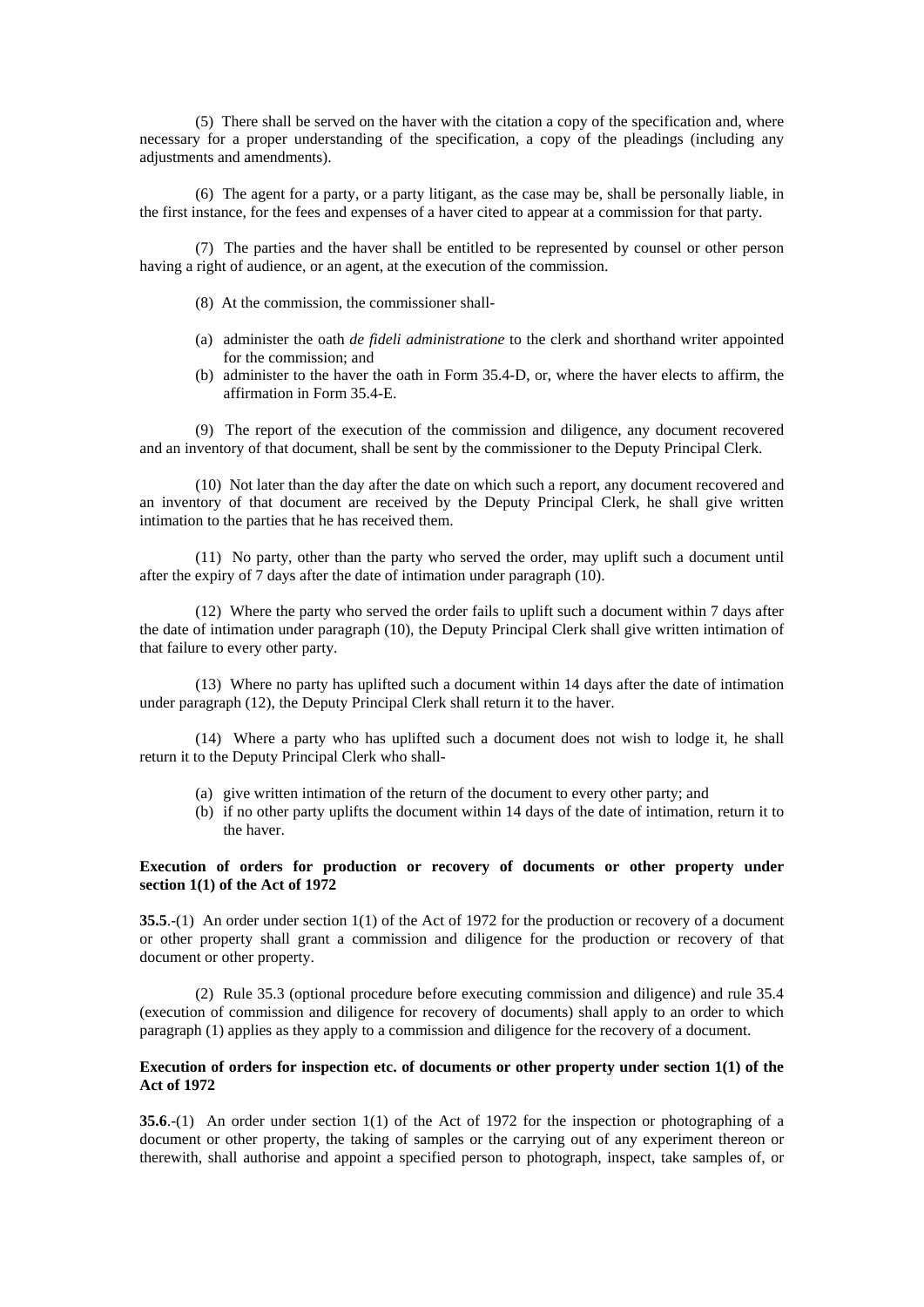carry out any experiment with or on, any such document or other property, as the case may be, subject to such conditions, if any, as the court thinks fit.

 (2) A certified copy of the interlocutor granting such an order shall be sufficient authority for the person specified to execute the order.

 (3) When such an order is executed, the party who obtained the order shall serve on the haver a certified copy of the interlocutor granting it, a copy of the specification and, where necessary for a proper understanding of the specification, a copy of the pleadings (including any adjustments and amendments).

# **Execution of orders for preservation etc. of documents or other property under section 1(1) of the Act of 1972**

**35.7**.-(1) An order under section 1(1) of the Act of 1972 for the preservation, custody and detention of a document or other property shall grant a commission and diligence for the detention and custody of that document or other property.

- (2) The party who has obtained an order under paragraph (1) shall-
- (a) provide the commissioner with a copy of the specification, a copy of the pleadings (including any adjustments and amendments) and a certified copy of the interlocutor of his appointment:
- (b) be responsible for the fees of the commissioner and his clerk; and
- (c) serve a copy of the order on the haver.

 (3) The report of the execution of the commission and diligence, any document or other property taken by the commissioner and an inventory of such property, shall be sent by the commissioner to the Deputy Principal Clerk for the further order of the court.

## **Confidentiality**

**35.8**.-(1) Where confidentiality is claimed for any document or other property sought to be recovered under any of the following rules, such document or other property shall, where practicable, be enclosed in a sealed packet:-

rule 35.3 (optional procedure before executing commission and diligence),

rule 35.4 (execution of commission and diligence for recovery of documents),

rule 35.5 (execution of orders for production or recovery of documents or other property under section 1(1) of the Act of 1972),

rule 35.7 (execution of orders for preservation etc. of documents or other property under section 1(1) of the Act of 1972)

(2) A motion to have such a sealed packet opened up or such recovery allowed may be made

by-

- (a) the party who obtained the commission and diligence; or
- (b) any other party after the date of intimation by the Deputy Principal Clerk under rule 35.3(5) or 35.4(12) (intimation of failure to uplift documents).

 (3) In addition to complying with rule 23.3 (intimation of motions), the party enrolling such a motion shall intimate the terms of the motion to the person claiming confidentiality by registered post or the first class recorded delivery service.

(4) The person claiming confidentiality may oppose a motion made under paragraph (2).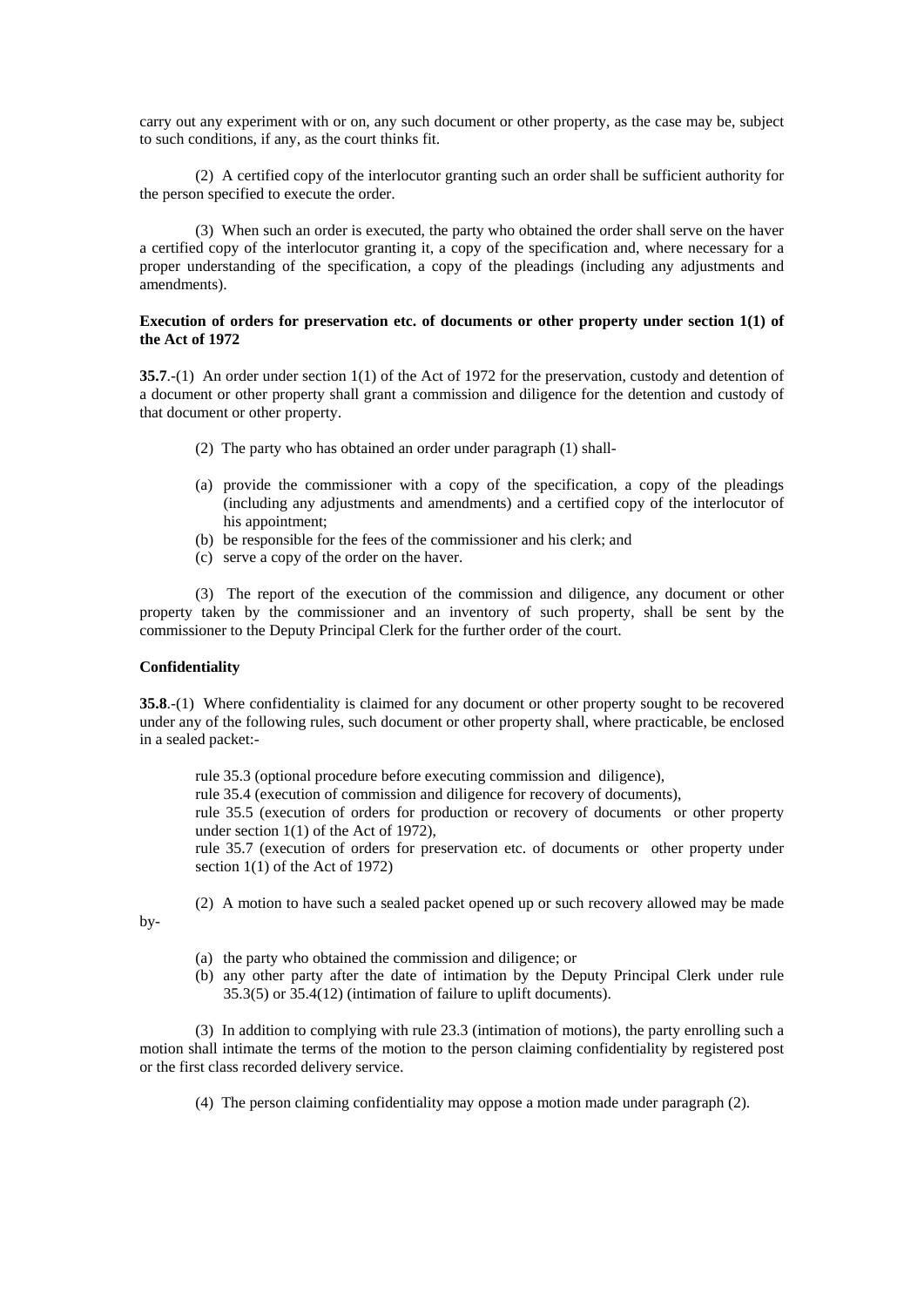### **Warrants for production of original documents from public records**

**35.9.**-(1) Where a party seeks to obtain from the keeper of any public record production of the original of any register or deed in his custody for the purposes of a cause, he shall apply to the court by motion.

 (2) Written intimation of a motion under paragraph (1) shall be given to the keeper of the public record concerned at least 2 days before the motion is enrolled.

 (3) Where it appears to the court that it is necessary for the ends of justice that a motion under this rule should be granted, authority shall be given to such keeper, on production of a certified copy of the interlocutor granting the motion, to produce or exhibit, as the case may be, the original register or deed to the court.

 (4) The expense of the production or exhibition of such an original register or deed shall be met, in the first instance, by the party who applied by motion under paragraph (1).

#### **Warrants for transmission of processes**

**35.10.**-(1) A party who seeks to lodge in process any process in the custody of the Keeper of the Records, or any process depending or which depended in any inferior court in Scotland, may apply by motion to the court for a warrant to authorise and direct the Keeper of the Records or the clerk of the inferior court, as the case may be, on production of a certified copy of the interlocutor granting the motion, to transmit that process to the Deputy Principal Clerk.

 (2) A party who enrols a motion under paragraph (1) shall give written intimation of the motion to the Keeper of the Records or the clerk of the inferior court, as the case may be, at least 2 days before the motion is enrolled.

 (3) The Deputy Principal Clerk shall grant a receipt for any process transmitted to him under an order made under paragraph (1) and lodge it in the process of the cause.

(4) No process transmitted under paragraph (1) may be borrowed.

 (5) After a process transmitted under paragraph (1) ceases to be required, the Deputy Principal Clerk shall return it to the Keeper of the Records or the clerk of the inferior court, as the case may be.

# **Commissions for examination of witnesses**

**35.11**.-(1) This rule applies to a commission-

- (a) to take the evidence of a witness on a ground mentioned in section 10(b) of the Act of 1988 (**a**);
- (b) in respect of the evidence of a witness which is in danger of being lost, to take the evidence to lie *in retentis*; or
- (c) on special cause shown, to take the evidence of a witness on a ground other than one mentioned in sub-paragraph (a) or (b).

 (2) An application by a party for a commission to examine a witness shall be made by motion; and that party shall specify in the motion the name and address of at least one proposed commissioner for approval and appointment by the court.

 (2A) A motion under paragraph (2) may include an application for authority to record the proceedings before the commissioner by video recorder.

\_\_\_\_\_\_\_\_\_\_\_\_\_\_\_\_\_\_\_\_\_\_\_\_\_\_\_\_\_\_\_\_\_\_\_\_\_\_\_\_\_\_\_\_\_\_\_\_\_\_\_\_\_\_\_\_\_\_\_\_\_\_\_\_\_\_\_\_\_\_\_\_\_\_\_\_\_\_\_\_\_\_

(3) Where a motion under paragraph (2) is made in an action before calling of the summons-

(**a**) 1988 c.36.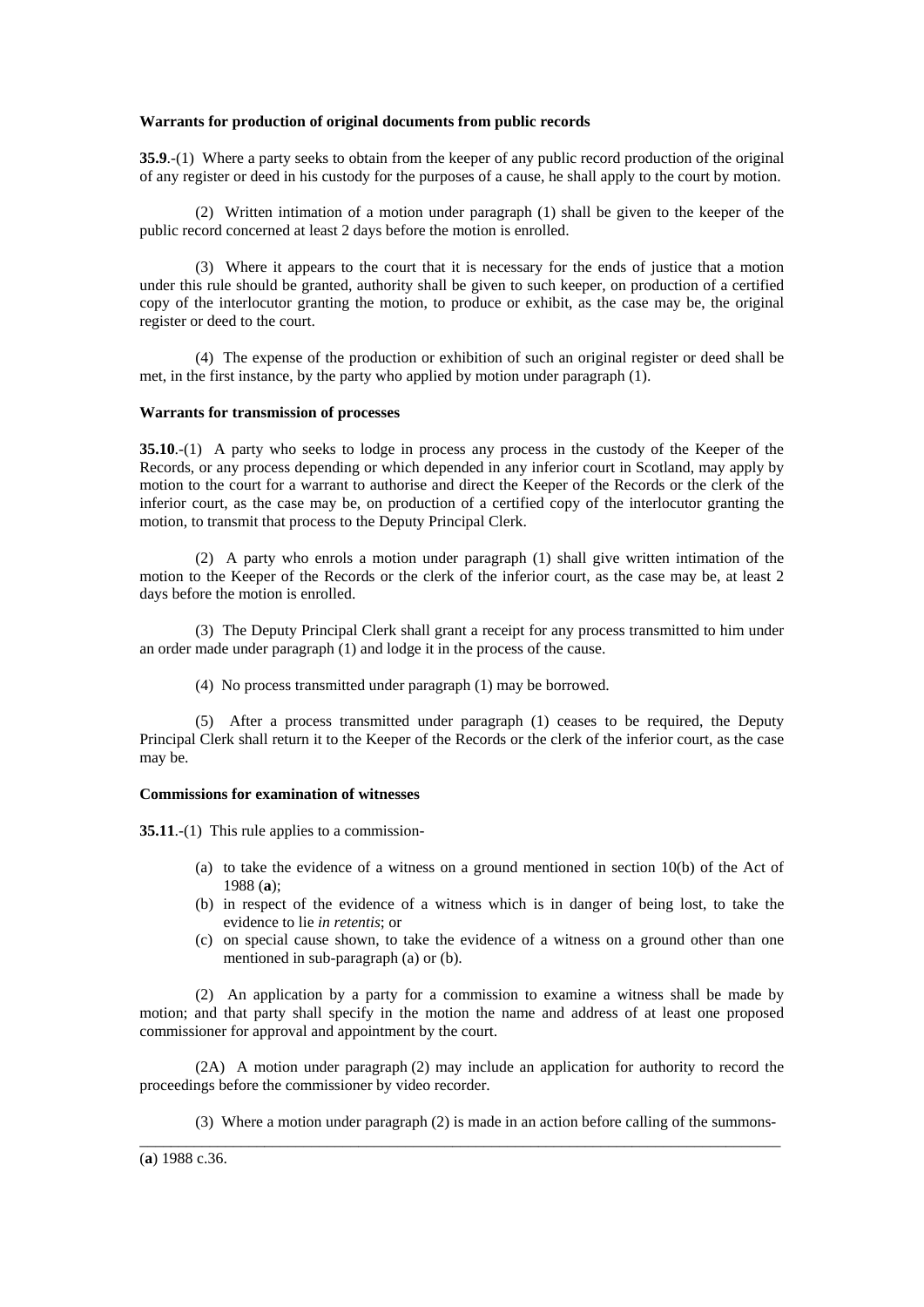- (a) the applicant shall give written intimation of the motion to every other person named in the instance; and
- (b) the decision of the Lord Ordinary shall be final and not subject to review.

 (4) The interlocutor granting such a commission shall be sufficient authority for citing the witness to appear before the commissioner.

 (5) A witness shall be cited to give evidence at a commission by service on him of a citation in Form 35.11-A-

- (a) by registered post or the first class recorded delivery service; or
- (b) personally, by a messenger-at-arms.
- (6) The certificate of citation of a witness-
- (a) under paragraph (5)(a) shall be in Form 35.11-B; and
- (b) under paragraph (5)(b) shall be in Form 35.11-C.

 (7) The agent for a party, or a party litigant, as the case may be, shall be personally liable, in the first instance, for the fees and expenses of a witness cited to appear at a commission for that party.

- (8) At the commission, the commissioner shall-
- (a) administer the oath *de fideli administratione* to the clerk and any shorthand writer appointed for the commission; and
- (b) administer to the witness the oath in Form 35.4-D, or, where the witness elects to affirm, the affirmation in Form 35.4-E.

 (9) In a cause involving the collision of ships, such an application shall be granted on condition, where necessary, that the applicant shall, at least 24 hours before the evidence is taken, lodge in process a preliminary act which the commissioner shall be entitled to open before the witness is examined.

 (10) Where a commission is granted for the examination of a witness, the court may, on the motion of any party and on cause shown, dispense with interrogatories.

## **Commissions on interrogatories**

**35.12**.-(1) Where interrogatories have not been dispensed with, the party who obtained the commission to examine a witness under rule 35.11 shall lodge draft interrogatories to be adjusted at the sight of the clerk of court.

 (2) Any other party may lodge cross-interrogatories to be adjusted at the sight of the clerk of court.

 (3) The interrogatories and any cross-interrogatories, when adjusted, shall be extended and returned to the clerk of court for approval.

- (4) The party who has obtained the commission shall-
- (a) provide the commissioner with a copy of the pleadings (including any adjustments and amendments), the approved interrogatories and any cross-interrogatories and a certified copy of the interlocutor of his appointment;
- (b) instruct the clerk; and
- (c) be responsible, in the first instance, for the fee of the commissioner and his clerk.

 (5) The commissioner shall, in consultation with the parties, fix a diet for the execution of the commission to examine the witness.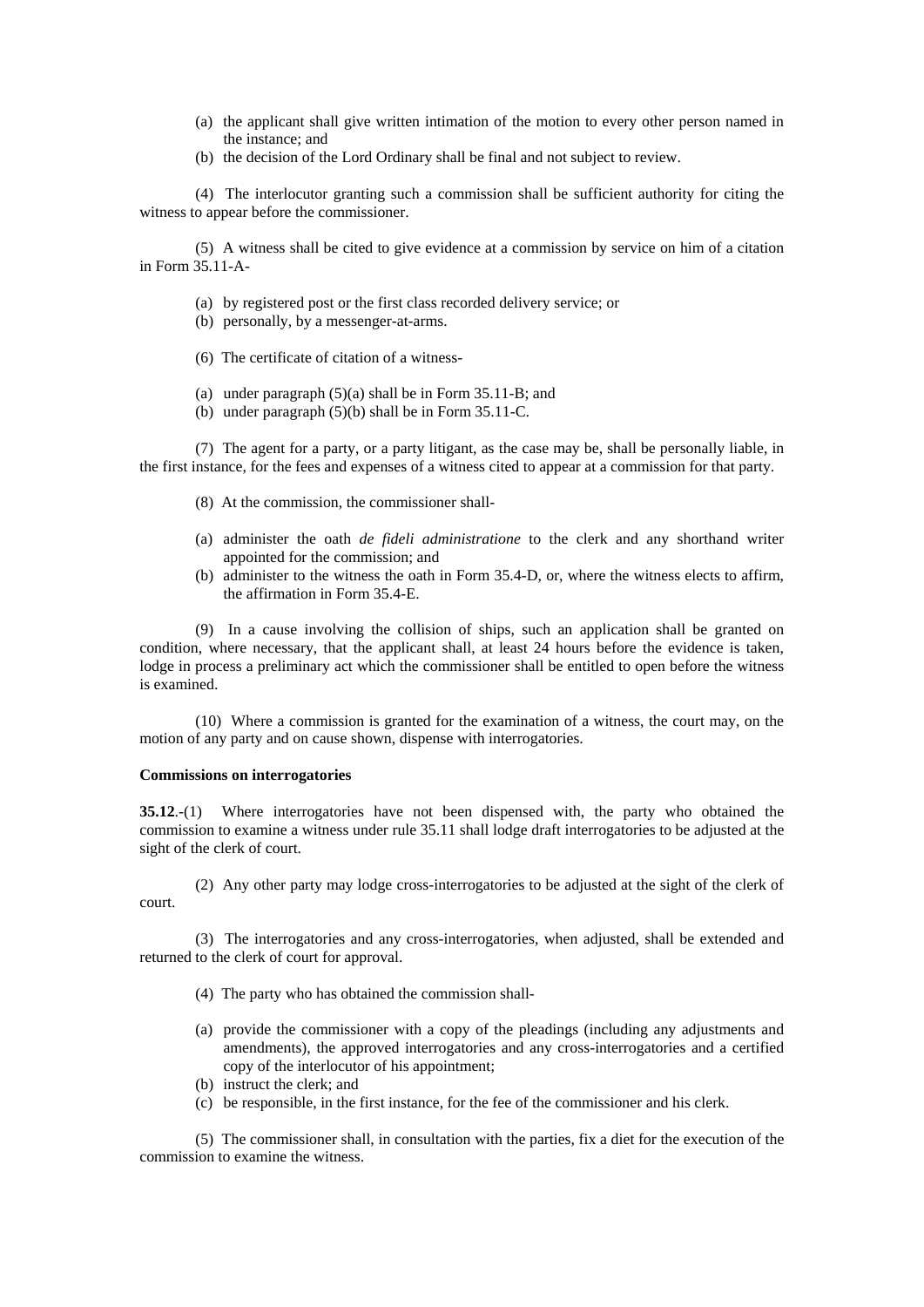(6) The executed interrogatories, any document produced by the witness and an inventory of that document, shall be sent by the commissioner to the Deputy Principal Clerk.

 (7) Not later than the day after the date on which the executed interrogatories, any document and an inventory of that document, are received by the Deputy Principal Clerk, he shall give written intimation to each party that he has received them.

- (8) The party who obtained the commission to examine the witness shall lodge in process-
- (a) the report of the commission; and
- (b) the executed interrogatories and any cross-interrogatories.

#### **Commissions without interrogatories**

**35.13**.-(1) Where interrogatories have been dispensed with, the party who has obtained a commission to examine a witness under rule 35.11 shall-

- (a) provide the commissioner with a copy of the pleadings (including any adjustments and amendments) and a certified copy of the interlocutor of his appointment;
- (b) fix a diet for the execution of the commission in consultation with the commissioner and every other party;
- (c) instruct the clerk and any shorthand writer; and
- (d) be responsible, in the first instance, for the fees of the commissioner, his clerk and any shorthand writer.

 (2) All parties shall be entitled to be present and represented by counsel or other person having a right of audience, or agent, at the execution of the commission.

 (3) The report of the execution of the commission, any document produced by the witness and an inventory of that document, shall be sent by the commissioner to the Deputy Principal Clerk.

 (4) Not later than the day after the date on which such a report, any document and an inventory of that document are received by the Deputy Principal Clerk, he shall give written intimation to each party that he has received them.

 (5) The party who obtained the commission to examine the witness shall lodge the report in process.

## **Evidence taken on commission**

**35.14**.-(1) Subject to the following paragraphs of this rule and to all questions of relevancy and admissibility, evidence taken on commission under rule 35.12 or 35.13 may be used as evidence at any proof or jury trial of the cause.

 (2) Any party may object to the use of such evidence at a proof or jury trial; and the objection shall be determined by the court.

 (3) Such evidence shall not be used at a proof or jury trial if the witness becomes available to attend the diet of proof or jury trial, as the case may be.

 (4) A party may use such evidence in accordance with the preceding paragraphs of this rule notwithstanding that it was obtained at the instance of another party.

### **Letters of request**

**35.15.**-(1) This rule applies to an application for a letter of request to a court or tribunal outside Scotland to obtain evidence of the kind specified in paragraph (2), being evidence obtainable within the jurisdiction of that court or tribunal, for the purposes of a cause depending before the Court of Session.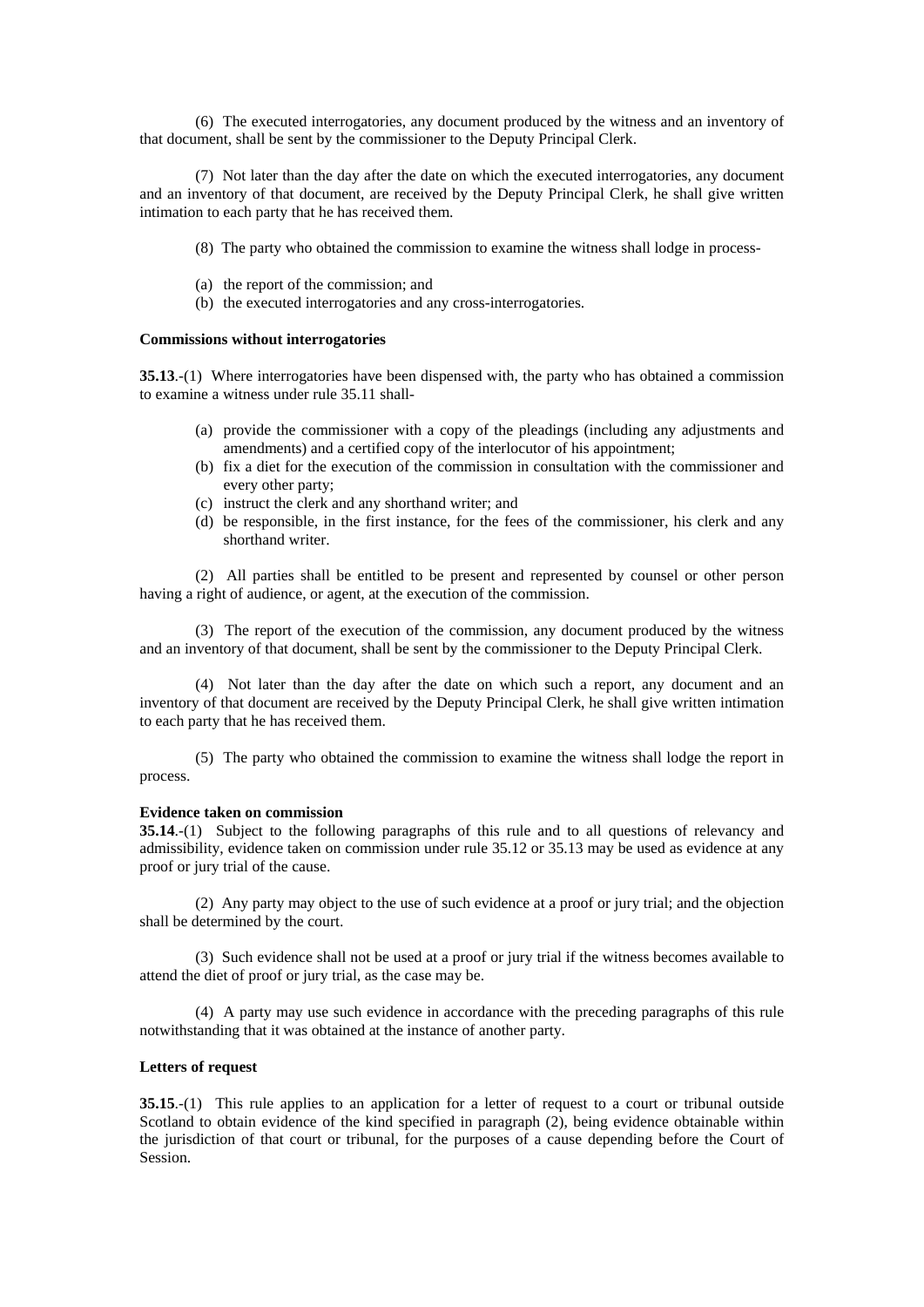- (2) An application to which paragraph (1) applies may be made in relation to a request-
- (a) for the examination of a witness,
- (b) for the inspection, photographing, preservation, custody, detention, production or recovery of, or the taking of samples of, or the carrying out of any experiment on or with, a document or other property, as the case may be,
- (c) for the medical examination of any person,
- (d) for the taking and testing of samples of blood from any person, or
- (e) for any other order for obtaining evidence, for which an order could be obtained in the Court of Session.

 (3) Such an application shall be made by minute in Form 35.15-A with a proposed letter of request in Form 35.15-B.

 (4) It shall be a condition of granting a letter of request that the agent for the applicant, or a party litigant, as the case may be, shall be personally liable, in the first instance, for the whole expenses which may become due and payable in respect of the letter of request to the court or tribunal obtaining the evidence and to any witness or haver who may be examined for the purpose; and he shall consign into court such sum in respect of such expenses as the court thinks fit.

 (5) Unless the court or tribunal to which a letter of request is addressed is a court or tribunal in a country or territory-

- (a) where English is an official language, or
- (b) in relation to which the Deputy Principal Clerk certifies that no translation is required, then the applicant shall, before the issue of the letter of request, lodge in process a translation of that letter and any interrogatories and cross-interrogatories into the official language of that court or tribunal.

 (6) The letter of request when issued, any interrogatories and cross-interrogatories adjusted as required by rule 35.12 and the translations (if any), shall be forwarded by the Deputy Principal Clerk to such person and in such manner as the Lord President may direct.

# **Applications for requests that evidence be taken under the Council Regulation**

**35.16.-** (1) In this rule -

'the Council Regulation' means the Council Regulation (EC) No. 1206/2001 of 28 May 2001 on co-operation between the courts of the Member States in the taking of evidence in civil or [c](#page-9-0)ommercial matters(a)<sup>c</sup>

'Member State' has the same meaning as in Article 1(3) of the Council Regulation;

'requested court' has the same meaning as in Article 2(1) of the Council Regulation.

 (2) This rule applies to an application under the Council Regulation for a request to a requested court in a Member State other than the United Kingdom for the purposes of a cause depending before the Court of Session.

 (3) An application to which paragraph (2) applies shall be made by minute in Form 35.16-A with a proposed request in form A (request for the taking of evidence) or form I (request for direct taking of evidence) set out in the Annex to the Council Regulation.

 (4) It shall be a condition of granting an application for a request that the agent for the applicant, or a party litigant, as the case may be, shall be personally liable, in the first instance, for any reimbursement required by the requested court in respect of any fees paid to experts and interpreters and the costs occasioned by the use of any requested special procedure in executing the request for

1

<span id="page-9-0"></span> $c$  (a) O.J. L 174, 27.06.2001. P.1.